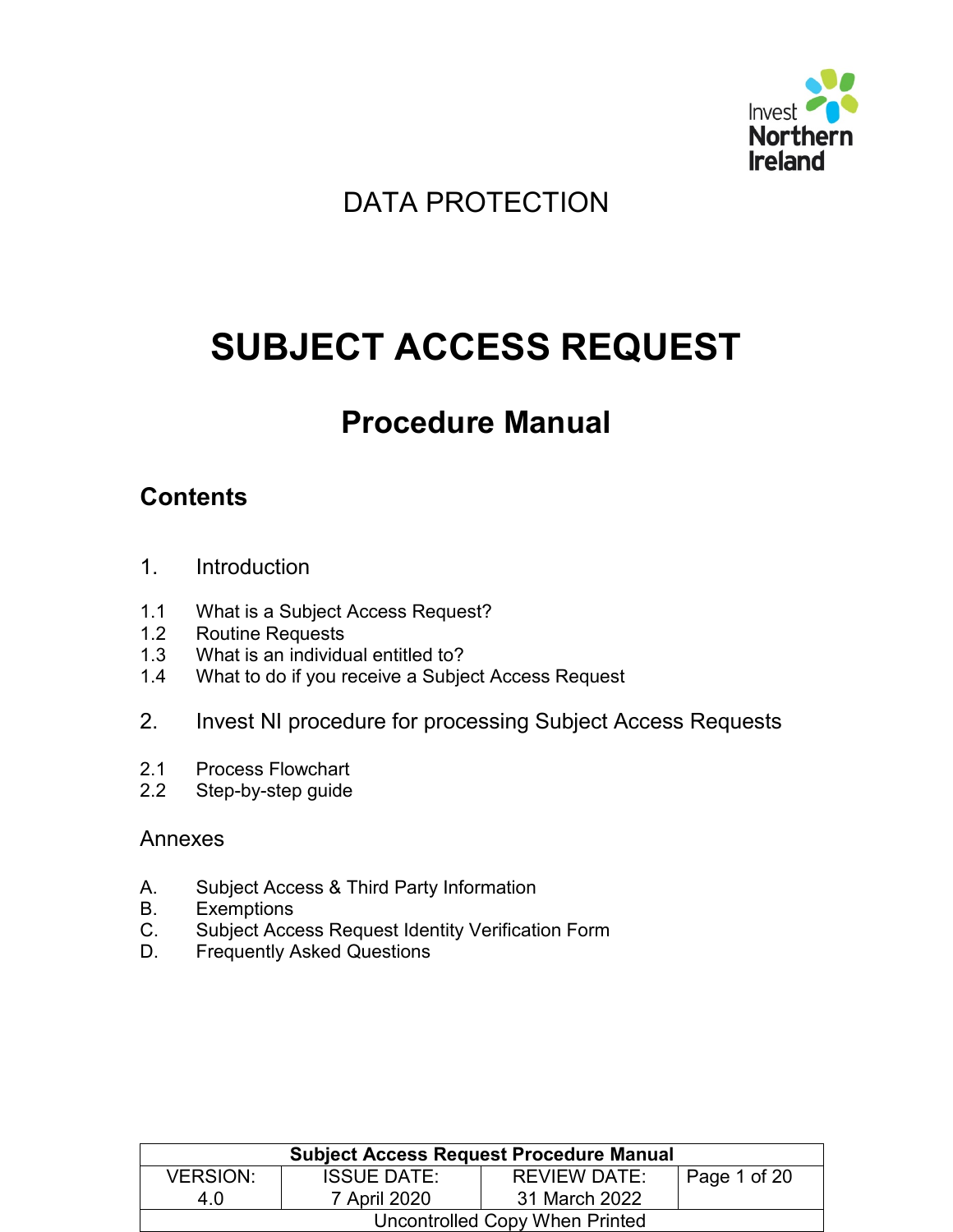## **1. Introduction**

This document outlines the requirements of UK Data Protection law in relation to Subject Access Requests ('SAR') and the procedures in place to enable staff to comply with these. Its aims are -

- to encourage consistency and best practice in compliance regarding Subject Access rights within Invest NI; and
- to answer frequently asked questions about Subject Access Requests.

Specific guidance on individual requests can be obtained from the Information Governance Team [\(dpo@investni.com\)](mailto:dpo@investni.com).

#### **1.1 What is a Subject Access Request (SAR)?**

A Subject Access Request is when an individual invokes their right under Data Protection law to be told what personal information Invest NI is holding about them and, unless an exemption applies, to receive a copy of that information.

A Subject Access Request can be sent to any member of staff. The request does not need to be in writing and a request can be made by telephone or in person.

The request can be very broad (such as 'give me a copy of information you hold about me') or it can be very precise ('give me a copy of the email you wrote about me yesterday').

A request does not need to mention data protection legislation specifically or even say that it is a subject access request. If it is clear that the individual is asking for their own personal data it is valid and should be treated as a SAR.

#### **1.2 Routine Requests**

This procedure manual applies only to formal Subject Access Requests. If you would usually provide the requested information in the course of normal business you should continue to do so (e.g. interview feedback). In answering these routine requests all the requested information should still be provided within the timescale required by the legislation (one month).

However if any information requested in a routine request is to be withheld it must be treated as a formal Subject Access Request and the procedures outlined herein should be followed.

This is because information can only be withheld if an exemption applies.

#### **1.3 What is an individual entitled to?**

| <b>Subject Access Request Procedure Manual</b> |                    |               |              |  |
|------------------------------------------------|--------------------|---------------|--------------|--|
| <b>VERSION:</b>                                | <b>ISSUE DATE:</b> | REVIEW DATE:  | Page 2 of 20 |  |
| 4 O                                            | 7 April 2020       | 31 March 2022 |              |  |
| Uncontrolled Copy When Printed                 |                    |               |              |  |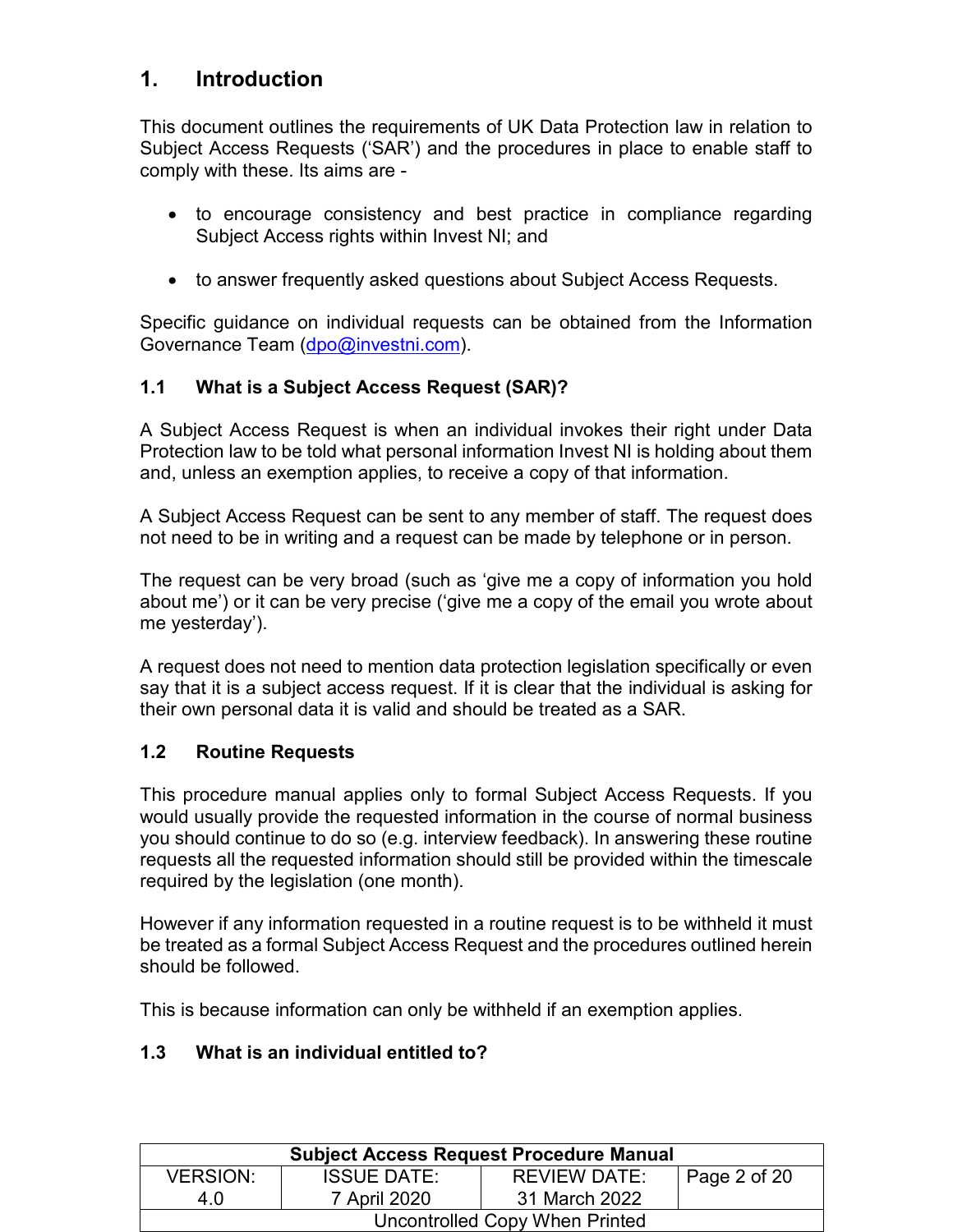Under the right of subject access, an individual (the 'Data Subject') is entitled only to their own personal data which is information that both identifies and relates to them. They are not entitled to information which contains only their name and no other information about them as an individual, or to information relating to other people (unless they are acting on behalf of that person). So it is important to establish whether the information requested falls within the definition of personal data. In most cases, it will be obvious whether the information being requested is personal data, but there is [guidance on the intranet](https://intranet.investni.com/my-invest-ni/services/data-protection.html) to help you decide in cases where it is unclear.

Subject access provides a right to the personal data, rather than a right to see the documents that include such data.

Various exemptions to the right of subject access apply in certain circumstances or to certain types of personal data. These are detailed in Annex B.

#### **1.4 What to do if you receive a Subject Access Request**

In all cases, the Information Governance Team (dpo@investni.com) should be advised that a request has been received to enable the details of the request to be logged.

If you have no reservations whatsoever about giving out the information which has been requested follow the steps below, '*Processing Subject Access Requests'*.

If you have concerns about giving out the information, contact the Information Governance team for advice, for example, if the information includes personal data about a third party.

### **2. Invest NI procedure for Processing Subject Access Requests**

The Subject Access Request procedures are designed to enable Invest NI to comply fully with the requirements of Data Protection legislation.

As with Freedom of Information Requests, Subject Access Requests should be overseen and decisions made by an appropriate 'Decision Maker'. Decision Makers in Invest NI are generally at Grade 7/Client Manager level.

All responses must be approved by the Director / Head of Division before being passed to the Information Governance team **5 working days before the final response is due**. This will allow appropriate time for feedback and consideration from a compliance perspective. The final response must be issued to the requester within **one month** of receipt of the request.

The process is summarised in the flowchart on page 5. Each step is described in more detail from page 6.

| <b>Subject Access Request Procedure Manual</b> |                    |                     |              |  |
|------------------------------------------------|--------------------|---------------------|--------------|--|
| <b>VERSION:</b>                                | <b>ISSUE DATE:</b> | <b>REVIEW DATE:</b> | Page 3 of 20 |  |
| 4.0                                            | 7 April 2020       | 31 March 2022       |              |  |
| Uncontrolled Copy When Printed                 |                    |                     |              |  |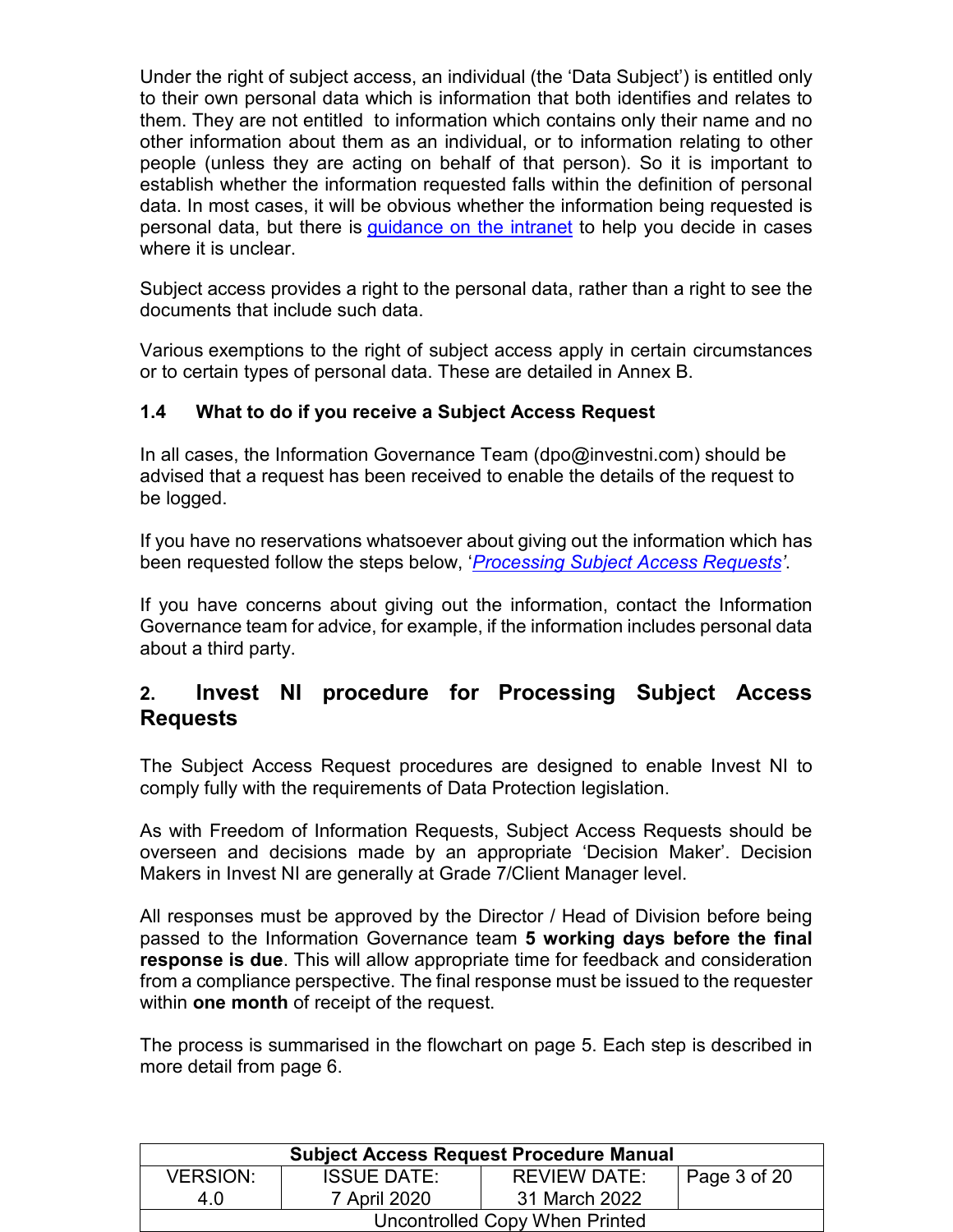## **2.1 Subject Access Request Process Flowchart**



| <b>Subject Access Request Procedure Manual</b> |                    |                     |              |  |
|------------------------------------------------|--------------------|---------------------|--------------|--|
| <b>VERSION:</b>                                | <b>ISSUE DATE:</b> | <b>REVIEW DATE:</b> | Page 4 of 20 |  |
| 4 O                                            | 7 April 2020       | 31 March 2022       |              |  |
| Uncontrolled Copy When Printed                 |                    |                     |              |  |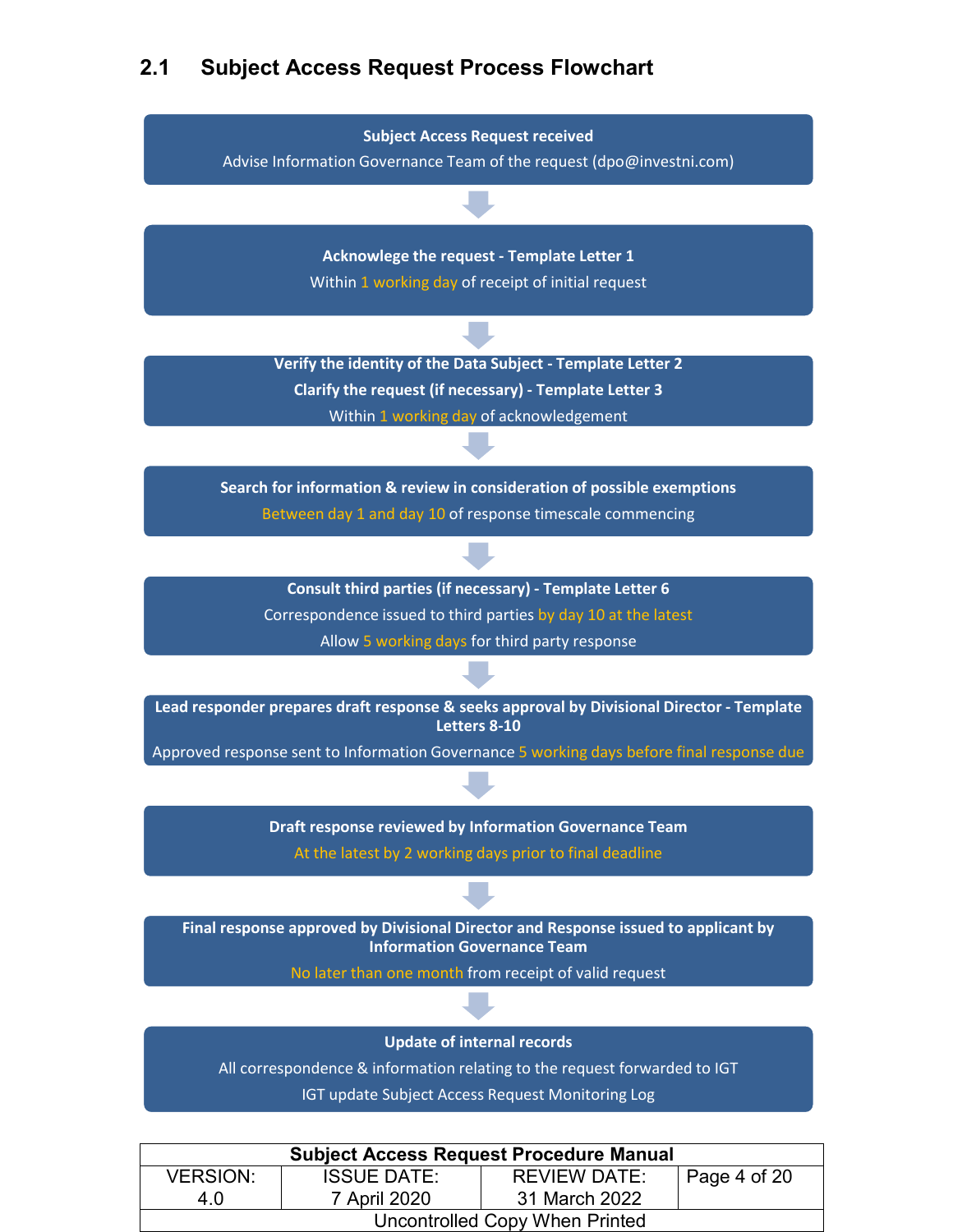## **2.2 Step-by-step guide**

#### Step 1: **Identify that the Request comes within the scope of Subject Access Rights and advise Information Governance Team**

This means a request for information held by Invest NI about a data subject which is outside the scope of normal business. Please note the applicant does *not* have to quote legislation to have the request treated as a Subject Access Request and does not have to put a request in writing. Data protection law allows subject access requests to be made verbally.

If a request is made verbally, by telephone or in person, you should ensure that you take fulsome notes including the Data Subject's name and address, details regarding what information they have requested and the date of the request.

If satisfied that the request is a Subject Access Request, advise the Information Governance Team who will allocate you with a Reference Number and record the request on the Invest NI Subject Access Request Monitoring Log.

Copies of the request and all further correspondence to and from the applicant must be copied to [dpo@investni.com.](mailto:dpo@investni.com)

#### Step 2: **Acknowledgement of receipt of Subject Access Request**

The Information Governance Team will acknowledge receipt of request (Template letter 1).

This step should be completed **no later than 5.00 pm** on the day following receipt of the request.

#### Step 3: **Verify the identity of the data subject**

Before disclosing any personal information, you must verify the identity of the applicant. Whilst it is important that you do not send copies of personal information to people who are not the data subject, you must not be obstructive. The law requires you to take reasonable measures to verify their identity. You should keep a record of what measures you take.

Where possible you should verify the applicant's identity from circumstances (e.g. address, internal employee email address, an established ongoing relationship with the individual). Their identity should be verified by correlating information they can provide with existing information we hold. If this is not possible, contact the individual to request a photocopy of some form of identification such as their passport or driving licence (Template letter 2). On receipt of proof of identity please complete and sign the subject access request identity verification form, scan and

| <b>Subject Access Request Procedure Manual</b> |                    |                     |              |  |
|------------------------------------------------|--------------------|---------------------|--------------|--|
| <b>VERSION:</b>                                | <b>ISSUE DATE:</b> | <b>REVIEW DATE:</b> | Page 5 of 20 |  |
| 4.0                                            |                    |                     |              |  |
| Uncontrolled Copy When Printed                 |                    |                     |              |  |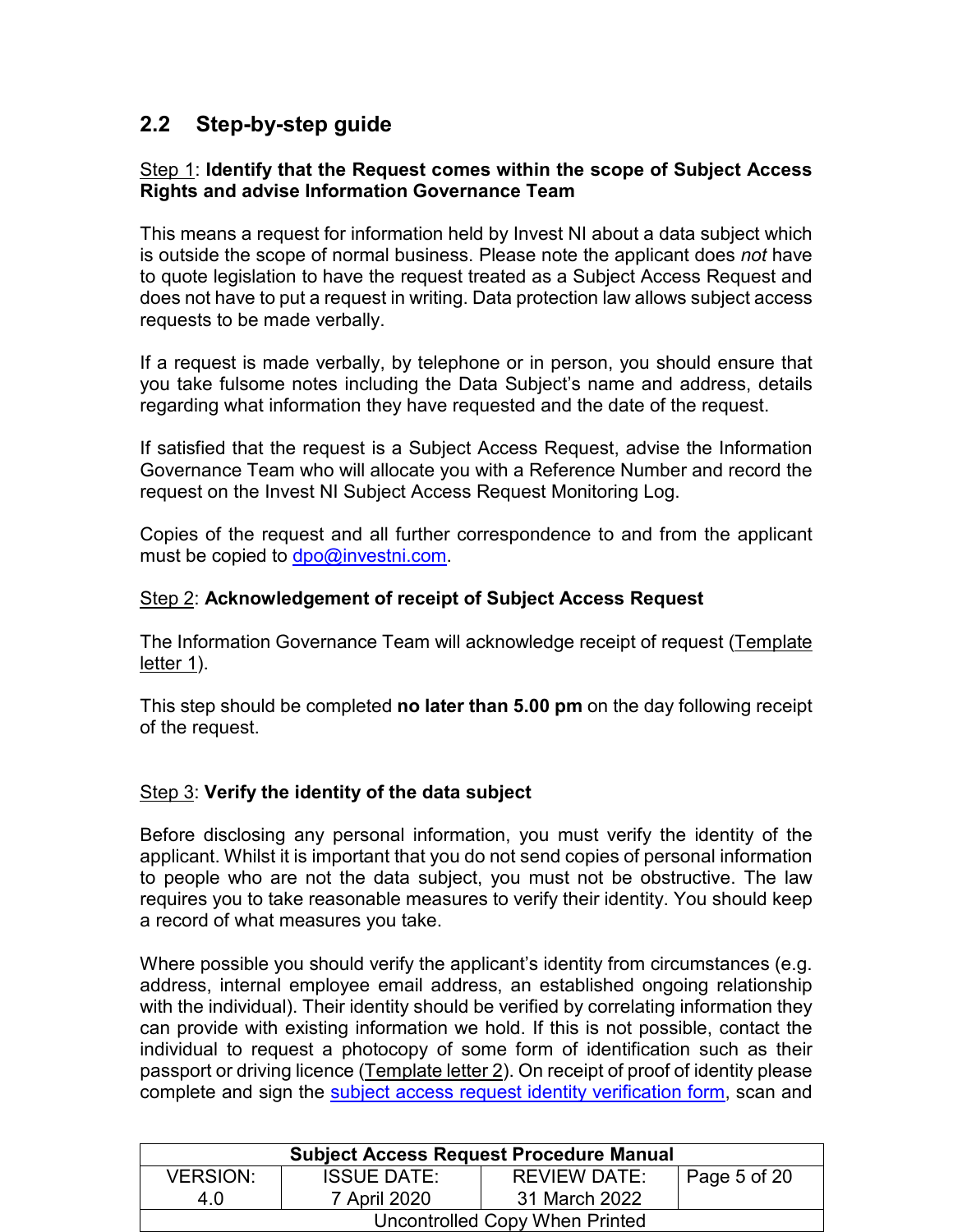send to  $\text{dpo@investni.com}$ . Template letter 5 should then be issued to the applicant to confirm their proof of identity supplied is satisfactory. Original documents must be returned to the applicant by recorded delivery and electronic or photocopied documents destroyed through deletion or by placing them in confidential waste.

#### Step 4: **Clarify the request (if necessary)**

If the request is unclear or is very broad, the applicant may be contacted to seek clarification. This can be done by telephoning the applicant or issuing Template letter 3. Where further information is required before a search can be undertaken, the applicant should be contacted within one working day of receipt of the initial request. However, this does not affect the timescale for responding - you must still respond to their request within one month of original receipt date.

Both Steps 2 and 3 are addressed by Template letter 4.

#### Step 5: **Calculate deadline for response**

On receipt of all information required for a valid Subject Access Request there is a **maximum** of **one month** to respond. This means that where identity verification is required, the time limit will commence from receipt of the ID verification. Otherwise the timescales will commence from the date the request was received. The IG Team will confirm the deadline for dealing with a request when allocating it to a Division.

#### Step 6: **Search for information**

Based on your knowledge of your business area, decide where personal information about the applicant might be held and locate that information. You may need to search central filing systems, personnel records and shared databases.

You may also need to speak to members of staff who might hold information about the individual in other business areas such as Human Resources (or line management if the request is being handled by Human Resources).

#### Step 7: **Review information considering possible exemptions**

Once you have collected the information held about an individual, you must examine it in detail to establish if it can be released. This must be done on a caseby-case basis for each individual piece of information. In some cases, you might have to disclose only parts of particular documents – such information can be released in the form of excerpts.

| <b>Subject Access Request Procedure Manual</b> |                    |               |              |  |
|------------------------------------------------|--------------------|---------------|--------------|--|
| <b>VERSION:</b>                                | <b>ISSUE DATE:</b> | REVIEW DATE:  | Page 6 of 20 |  |
| 40                                             | 7 April 2020       | 31 March 2022 |              |  |
| Uncontrolled Copy When Printed                 |                    |               |              |  |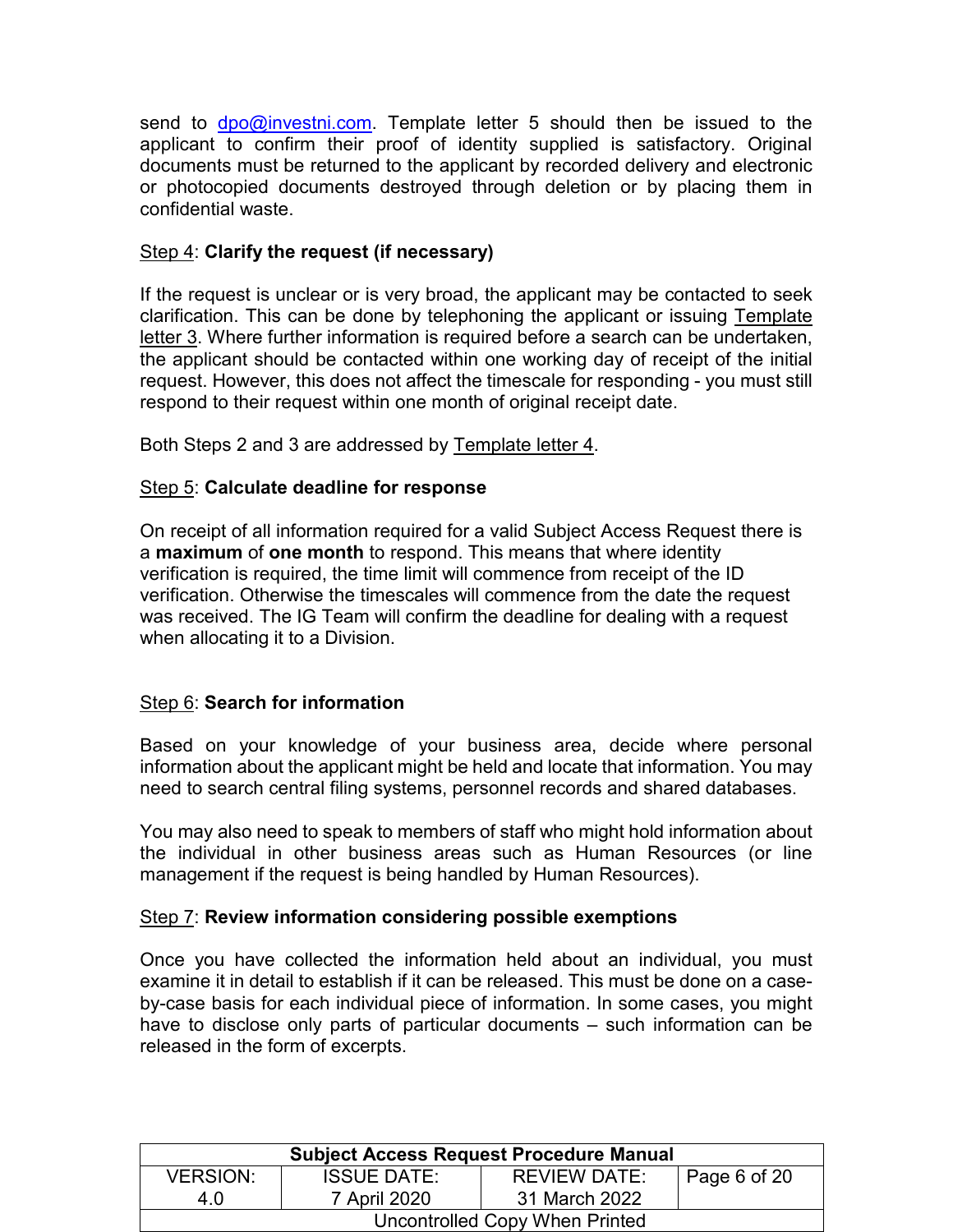- Check that the record is actually about the person concerned and not someone else with the same name.
- Screen out any duplicate records.
- Only disclose information about the person making the request. Where a document contains personal data about others, consider contacting the third party to obtain their consent to disclose the record (Template letter 6) or if such consent is difficult to obtain; blanking out names. Please see Step 8 and Annex A, Subject Access and Third Party Information for more details.
- Do not disclose information which would prejudice the prevention or detection of a crime. For example, if the police informed Invest NI that a member of staff is under investigation but the individual concerned was not aware of this, then we should not provide any information related to the investigation to the individual whilst the investigation is in progress. However, if the investigation is closed, or if the member of staff has been informed that there is an investigation underway, then the information should be considered for disclosure in response to a subject access request.
- You should not disclose any records which contain advice from our legal representatives or where we are asking for legal advice or which were written as part of obtaining legal advice.
- Do not disclose information which is being used in negotiations with the individual if the information gives away our negotiating position and disclosing the information would weaken our negotiating position.
- In addition to the above, the Data Protection Act 2018 contains a number of other exemptions. If there is material that you are concerned about releasing, please contact a member of the Information Governance team for advice [\(dpo@investni.com\)](mailto:dpo@investni.com).

You must not withhold or destroy information because it would be embarrassing to disclose or for any other reason. This is a criminal offence if it is done after a subject access request has been made.

#### Step 8: **Third Party Consultation**

In some circumstances, responding to a subject access request may involve providing information relating to another individual who can be identified from that information (third party information). In consideration of the exemptions in Step 7 you should consult any third party who is included in the requested information if appropriate. Please see Subject Access and Third Party Information at Annex A below for more detailed guidance. If you are contacting a third party to obtain their

| <b>Subject Access Request Procedure Manual</b> |                    |                     |                                      |  |
|------------------------------------------------|--------------------|---------------------|--------------------------------------|--|
| <b>VERSION:</b>                                | <b>ISSUE DATE:</b> | <b>REVIEW DATE:</b> | $^{\prime}$ Page 7 of 20 $^{\prime}$ |  |
| 4.0                                            | 7 April 2020       | 31 March 2022       |                                      |  |
| Uncontrolled Copy When Printed                 |                    |                     |                                      |  |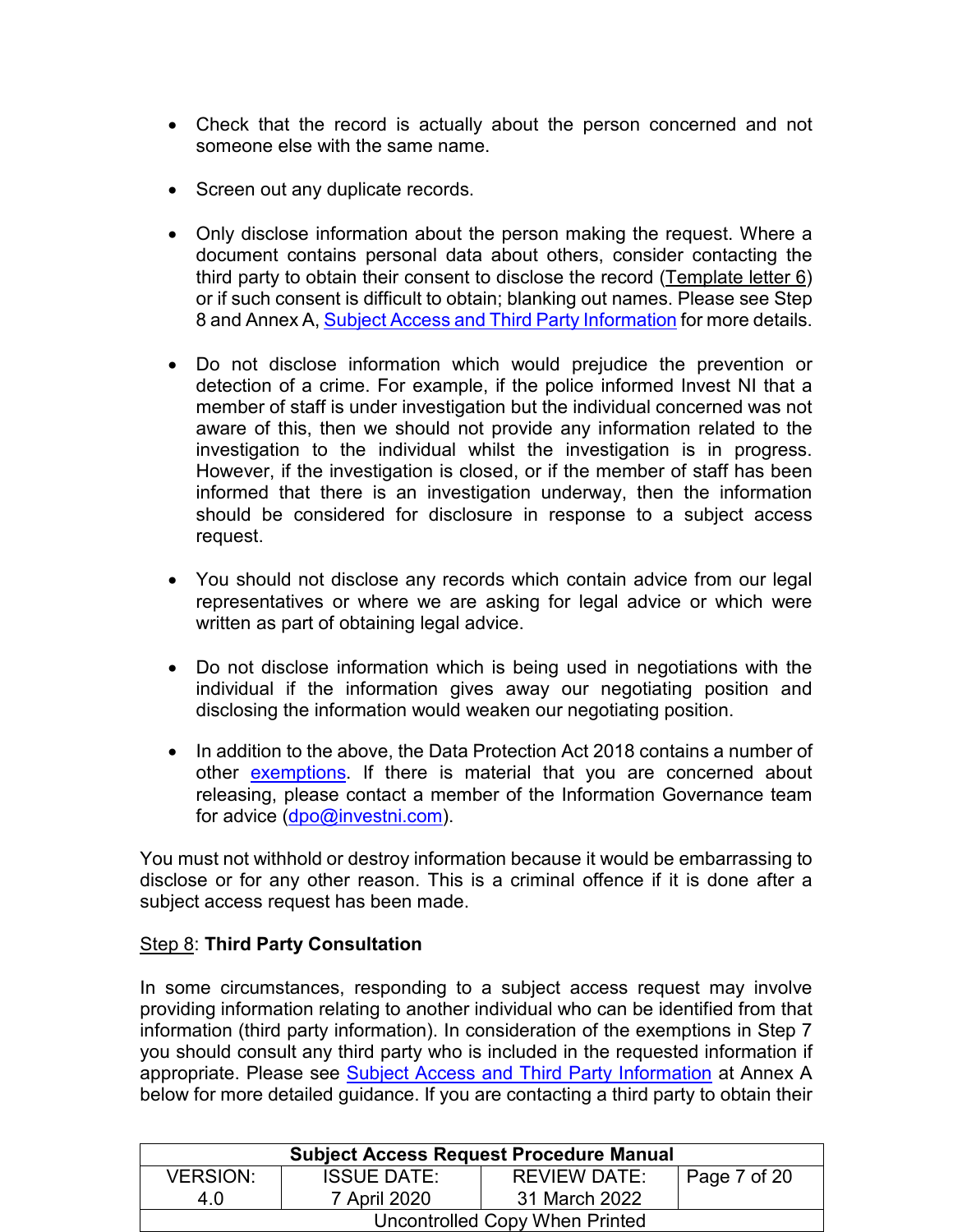consent to disclose the record you can use Template letter 6. Ensure that you do not reveal the Data Subject's personal data to the third party.

#### Step 9: **Draft a Response for Review & Approval by Divisional Director**

The proposed response should be drafted using the applicable template (see Template letters 8 – 10). Ensure the applicant is informed of his/her right of appeal to the Information Commissioner by using the appropriate template.

The draft response must be reviewed and approved by the Divisional Director. Directors may find it helpful to confirm with the Decision Maker that any guidance provided by the Information Governance team during the course of handling the request has been incorporated into the response prior to their review.

#### Step 10: **Consideration by Information Governance Team**

When approval is received from the Divisional Director, the final draft response should be sent to the IG team at least **5 working days before the final response is due**. In this referral, the Decision Maker should detail his/her reasons for recommending any partial or full exemptions proposed; this must include any third party objections. This information is an assurance that all requirements of the response are made in line with the legislation including the application of exemptions. The response may also be reviewed by Communications and/or ELT for approval if required.

#### Step 11: **Respond to Applicant**

On receipt of feedback from the IG Team, the Division makes any final changes and obtains approval from the Divisional Director for the finalised response. The IG Team then issues the response to the applicant. This must be done **within one month of receipt of the request**.

#### Step 12: **Update of Meridio file**

The IG Team will hold a file on each Subject Access Request in a restricted section of Meridio. The team responding to the request must ensure that each request is fully documented by providing the Information Governance Team with the following:

- Copies of all correspondence between Invest NI, the individual and any other parties;
- A record of any telephone conversations used to verify the identity of the individual or the information required.

| <b>Subject Access Request Procedure Manual</b> |                    |                     |              |  |
|------------------------------------------------|--------------------|---------------------|--------------|--|
| <b>VERSION:</b>                                | <b>ISSUE DATE:</b> | <b>REVIEW DATE:</b> | Page 8 of 20 |  |
| 4 O                                            | 7 April 2020       | 31 March 2022       |              |  |
| Uncontrolled Copy When Printed                 |                    |                     |              |  |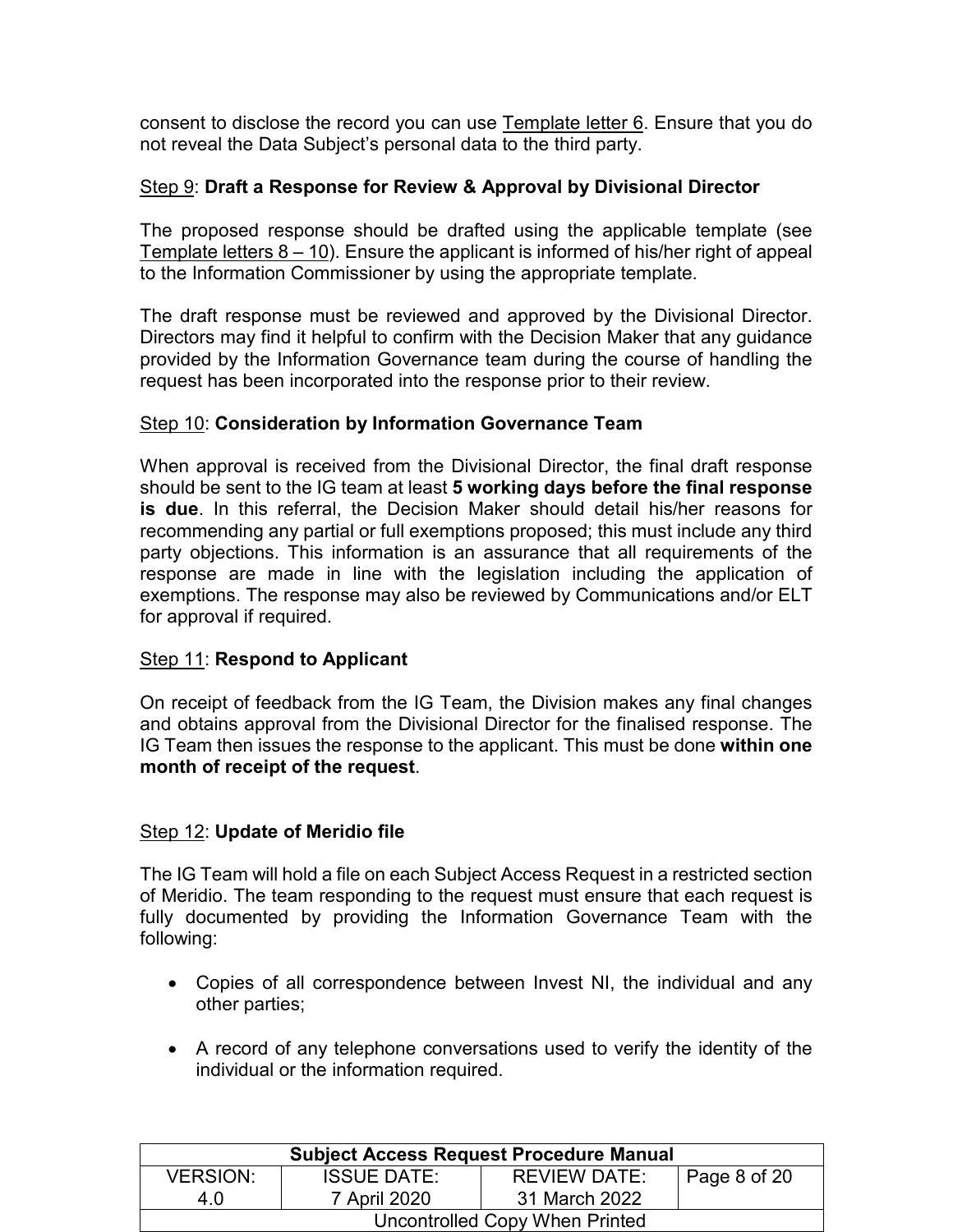- A record of your decisions and how you came to make those decisions.
- Copies of information sent to the applicant.

The file should also contain the following information:

- The name of the applicant;
- The date the request was received;
- The one month response deadline;
- The date the response was issued.

#### Step 13: **Update Subject Access Request monitoring log**

As a final step, the Information Governance Team will update the Invest NI Subject Access Request Monitoring Log with details of the request.

#### **Review Process**

Please note that there is no Internal Review option for Subject Access Requests.

Applicants are directed to the Information Commissioner to appeal any decisions made by Invest NI in relation to their request.

| <b>Subject Access Request Procedure Manual</b> |                    |                     |                      |  |
|------------------------------------------------|--------------------|---------------------|----------------------|--|
| <b>VERSION:</b>                                | <b>ISSUE DATE:</b> | <b>REVIEW DATE:</b> | $\vert$ Page 9 of 20 |  |
| 4.0                                            | 7 April 2020       | 31 March 2022       |                      |  |
| Uncontrolled Copy When Printed                 |                    |                     |                      |  |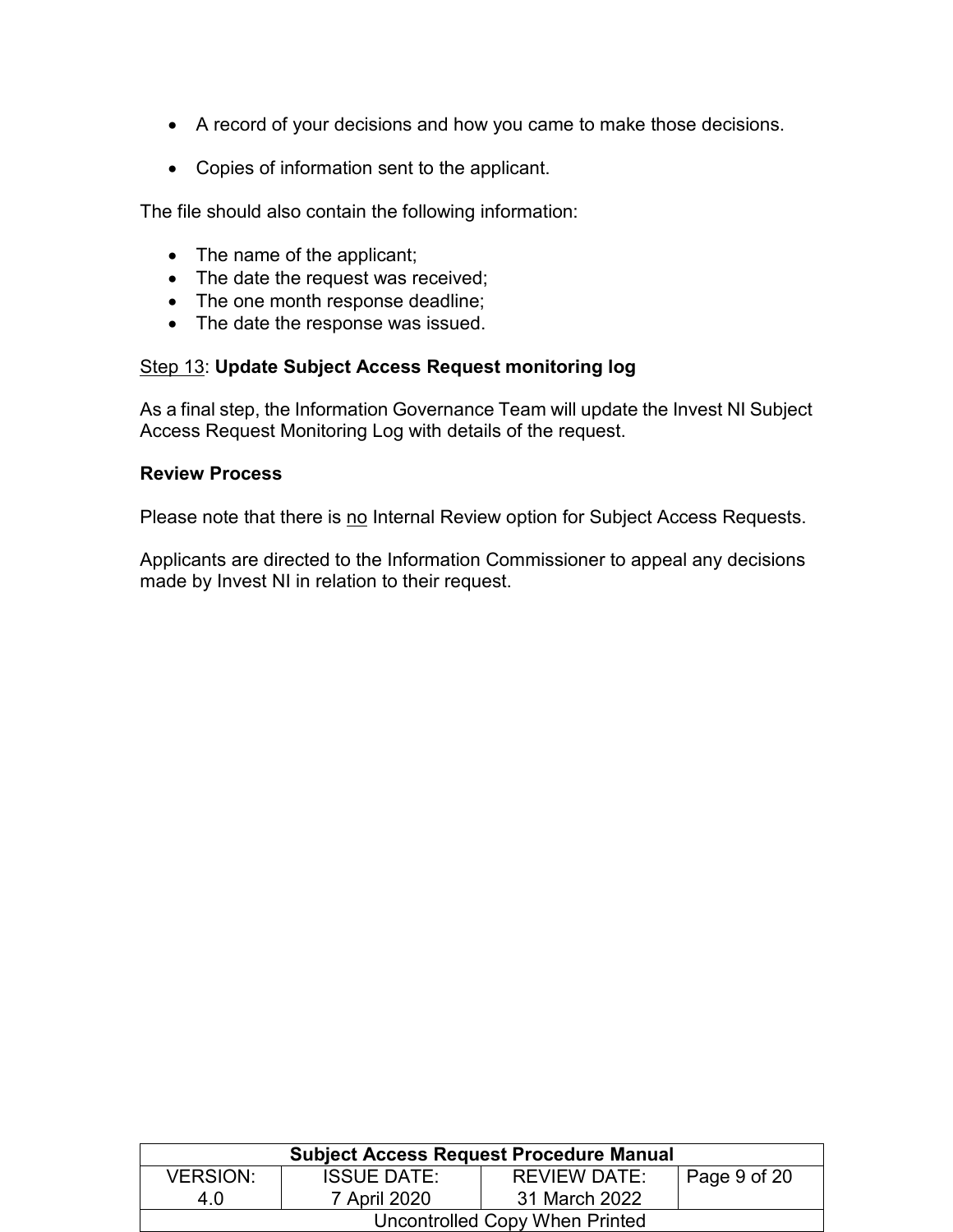#### **Time limits to note:**

Acknowledgement of requested information must be issued within **1 working day** of receipt of initial request.

Requests for confirmation of identity or clarification must be issued within **1-2 working days** of the acknowledgement letter.

Following receipt of identity/clarification (if required) the information must be collated and a decision made as to whether any exemption applies between **day 1 and day 10** of the request being deemed valid.

Any third party consultation must be issued at the very latest within **10 working days** to allow **5 working days** for their response.

Teams should ensure that they provide Directors with sufficient time to review responses. The final draft response, approved by Director, should be forwarded to the Information Governance Team at least **5 working days prior to the final response deadline** to allow time for consideration by IG, Communications & ELT (if necessary).

IG, Communications & ELT will return draft responses with feedback to Divisions no later than **2 working days before the final response deadline**.

The entire process must be completed to ensure the applicant receives a full response as quickly as possible, but no later than **one calendar month from receipt**.

| Version | Author / Reviewer      | Approver                | <b>Review Date</b> | Reason for change                                         |
|---------|------------------------|-------------------------|--------------------|-----------------------------------------------------------|
| 1.0     | Danny Smyth            | <b>Charles Hamilton</b> | 30 Sep 2011        | First publication                                         |
| 2.0     | Danny Smyth            | <b>Nigel Sands</b>      | 30 Jan 2013        | Text changes                                              |
| 3.0     | Danny Smyth            | <b>Nigel McClelland</b> | 7 March 2017       | <b>Text Changes</b>                                       |
| 4.0     | <b>Mark Hutchinson</b> | Danny Smyth             | 7 April 2020       | Reflect changes to data<br>protection law<br>(GDPR/DPA18) |

| <b>Subject Access Request Procedure Manual</b> |                    |                     |                              |  |
|------------------------------------------------|--------------------|---------------------|------------------------------|--|
| <b>VERSION:</b>                                | <b>ISSUE DATE:</b> | <b>REVIEW DATE:</b> | $\overline{1}$ Page 10 of 20 |  |
| 4 O                                            | 7 April 2020       | 31 March 2022       |                              |  |
| Uncontrolled Copy When Printed                 |                    |                     |                              |  |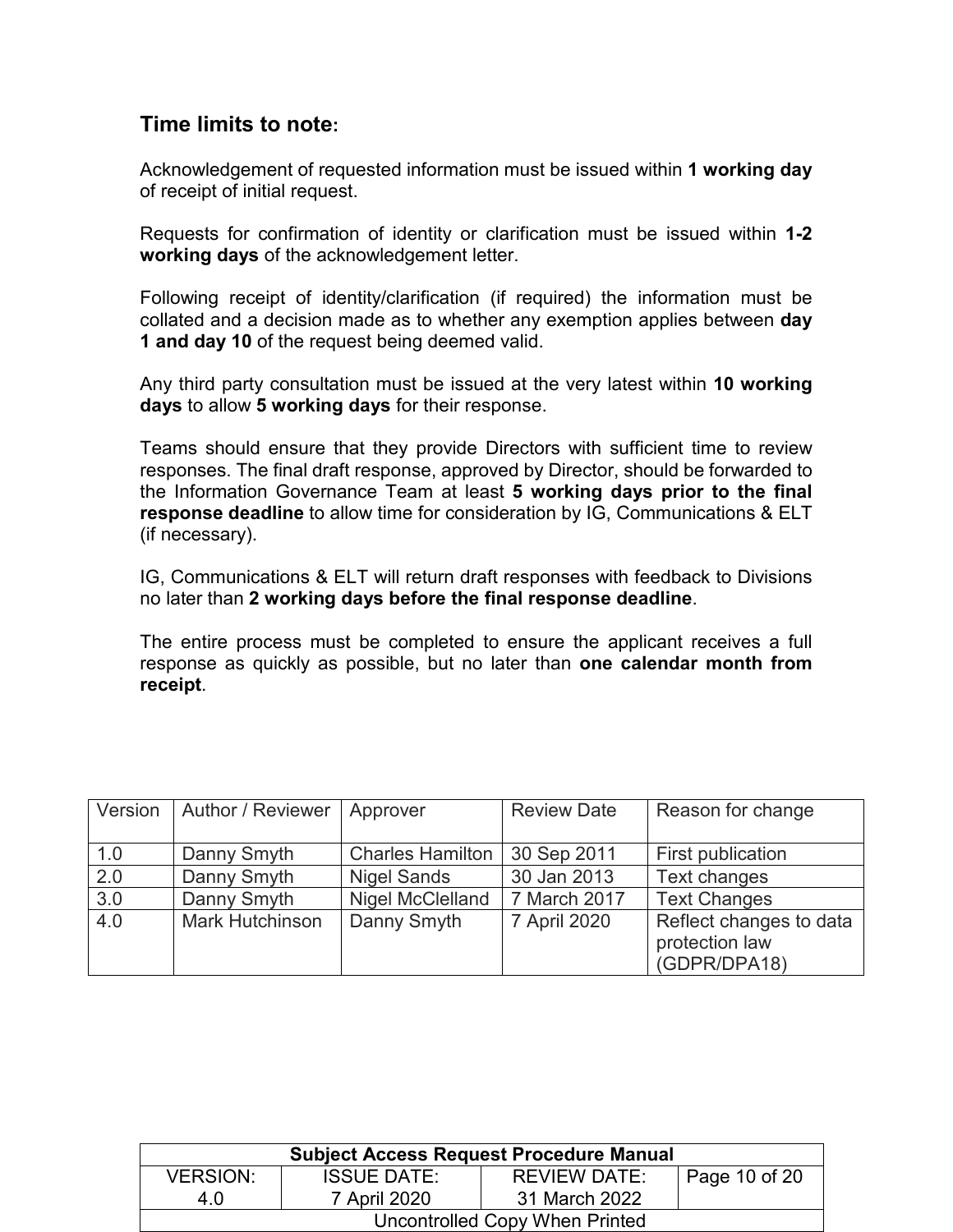## **Subject Access and Third Party information**

In some circumstances, responding to a subject access request may involve providing information relating to another individual who can be identified from that information (third party information).

The law says that you do not have to comply with the request if it would mean disclosing information about another individual who can be identified from that information, except if:

- the other individual has consented to the disclosure; or
- it is reasonable to comply with the request without that individual's consent.

So, although you may sometimes be able to disclose information relating to a third party, you need to decide whether it is appropriate to do so in each case. This decision will involve balancing the data subject's right of access against the other individual's rights. If the other person consents to you disclosing the information about them, then it would be unreasonable not to do so. However, if there is no such consent, you must decide whether to disclose the information anyway.

Disclosure of third party information in compliance with a subject access request may expose Invest NI to complaint or action by the third party, for example a complaint to the Information Commissioner that Invest NI has breached the data protection principles or an action in the courts for breach of confidence.

Relevant factors to which Invest NI should give consideration in deciding whether, or to what extent, the law requires it to disclose third party information are detailed below.

The flowchart diagram on page 15 summarises how to deal with subject access requests when the identity of a third party, i.e. another person other than the applicant, might be revealed within the personal information being reviewed for release.

#### **Does the request require the disclosure of information which identifies a third party individual?**

You should consider whether it is possible to comply with the request without revealing information which relates to and identifies a third party individual. In considering this, you should not only take into account the information being disclosed, but also any information which you reasonably believe the person making the request may have, or get hold of, that may identify the third party individual.

You should give as much information as possible to the data subject without revealing the identity of the third party. This might be achieved by editing the

| <b>Subject Access Request Procedure Manual</b> |                    |                     |               |  |
|------------------------------------------------|--------------------|---------------------|---------------|--|
| <b>VERSION:</b>                                | <b>ISSUE DATE:</b> | <b>REVIEW DATE:</b> | Page 11 of 20 |  |
| 4 O                                            | 7 April 2020       | 31 March 2022       |               |  |
| Uncontrolled Copy When Printed                 |                    |                     |               |  |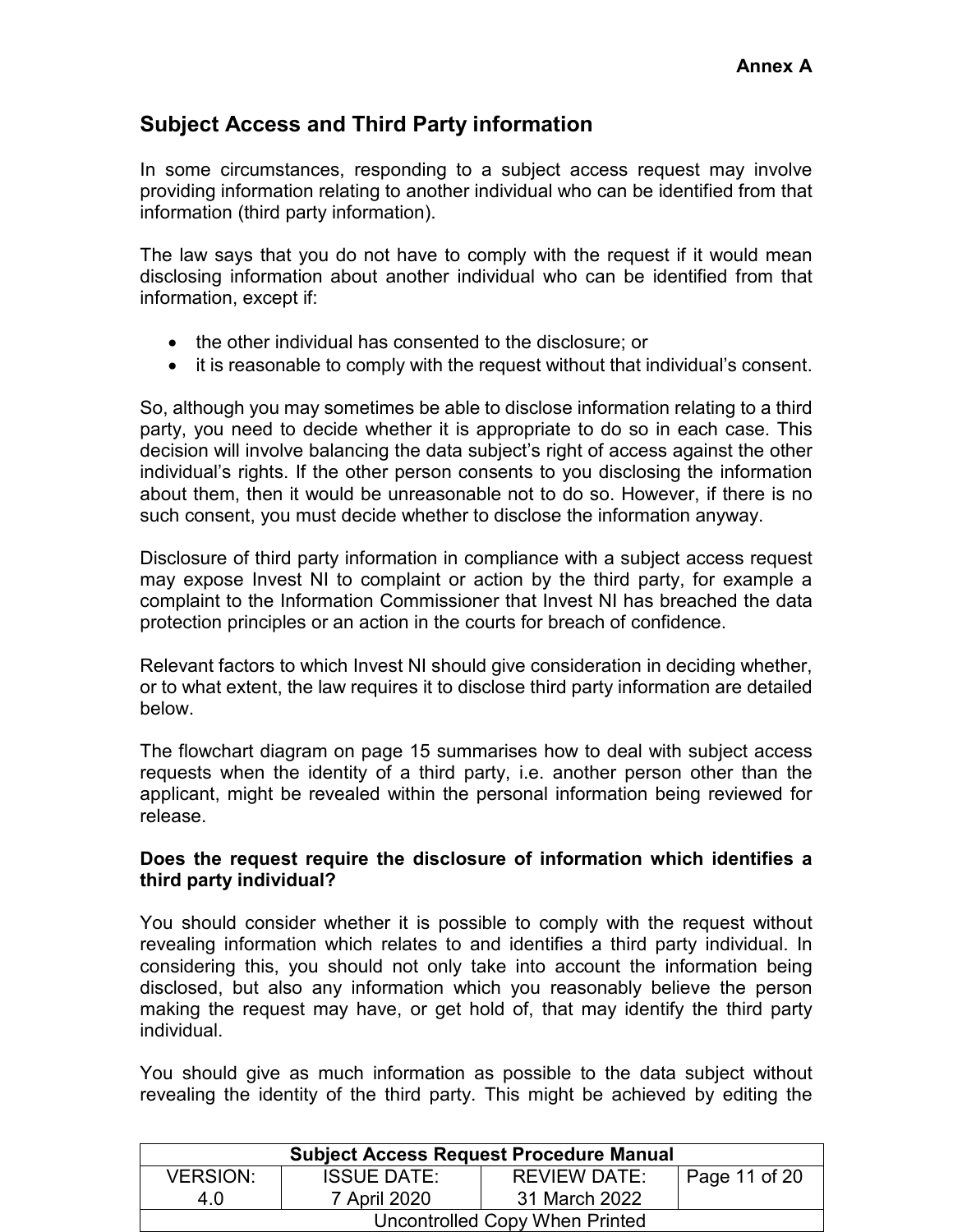information to remove names or other identifying details (the obligation is to provide information rather than documents).

However, in such cases, there will always be residual third party information so you will need to take other factors into consideration before you are in a position to establish whether you are obliged to comply with the request in respect of the additional third party information.

#### **Has the third party individual consented?**

The clearest grounds for disclosing the information is to get the third party individual's consent. Where the third party has consented to disclosure to the person making the request, you must comply with the request and disclose the third party information.

However, there is no obligation to try to get consent. In practice, it may be difficult to get consent. The third party may be difficult to find, they may refuse to give consent, or it may be impractical or costly to try to get their consent in the first place. In these situations, you would then need to consider whether it was 'reasonable in all the relevant circumstances' to disclose the information anyway.

There will be some circumstances where it will clearly be reasonable to disclose without trying to get consent, for example, where the information concerned will be known to the requesting individual anyway. Indeed it may not always be appropriate to try to get consent (for instance, if to do so would inevitably involve a disclosure of personal data about the requesting individual to the third party individual).

However, to avoid falling foul not only of data protection legislation but other provisions of law, for example, confidentiality, disclosure without consent should not be made until proper consideration has been given to all the relevant factors.

#### **Would it be reasonable in all the relevant circumstances to disclose without consent?**

The legislation highlights some of the factors to be taken into account in deciding what would be 'reasonable in all of the relevant circumstances' but the list is not exhaustive. They are:

- the type of information that you would disclose;
- any duty of confidentiality you owe to the other individual;
- any steps you have taken to seek consent from the other individual;
- whether the other individual is capable of giving consent; and
- any express refusal of consent by the other individual.

| <b>Subject Access Request Procedure Manual</b> |                    |                     |               |  |
|------------------------------------------------|--------------------|---------------------|---------------|--|
| <b>VERSION:</b>                                | <b>ISSUE DATE:</b> | <b>REVIEW DATE:</b> | Page 12 of 20 |  |
| 4 O                                            | 7 April 2020       | 31 March 2022       |               |  |
| Uncontrolled Copy When Printed                 |                    |                     |               |  |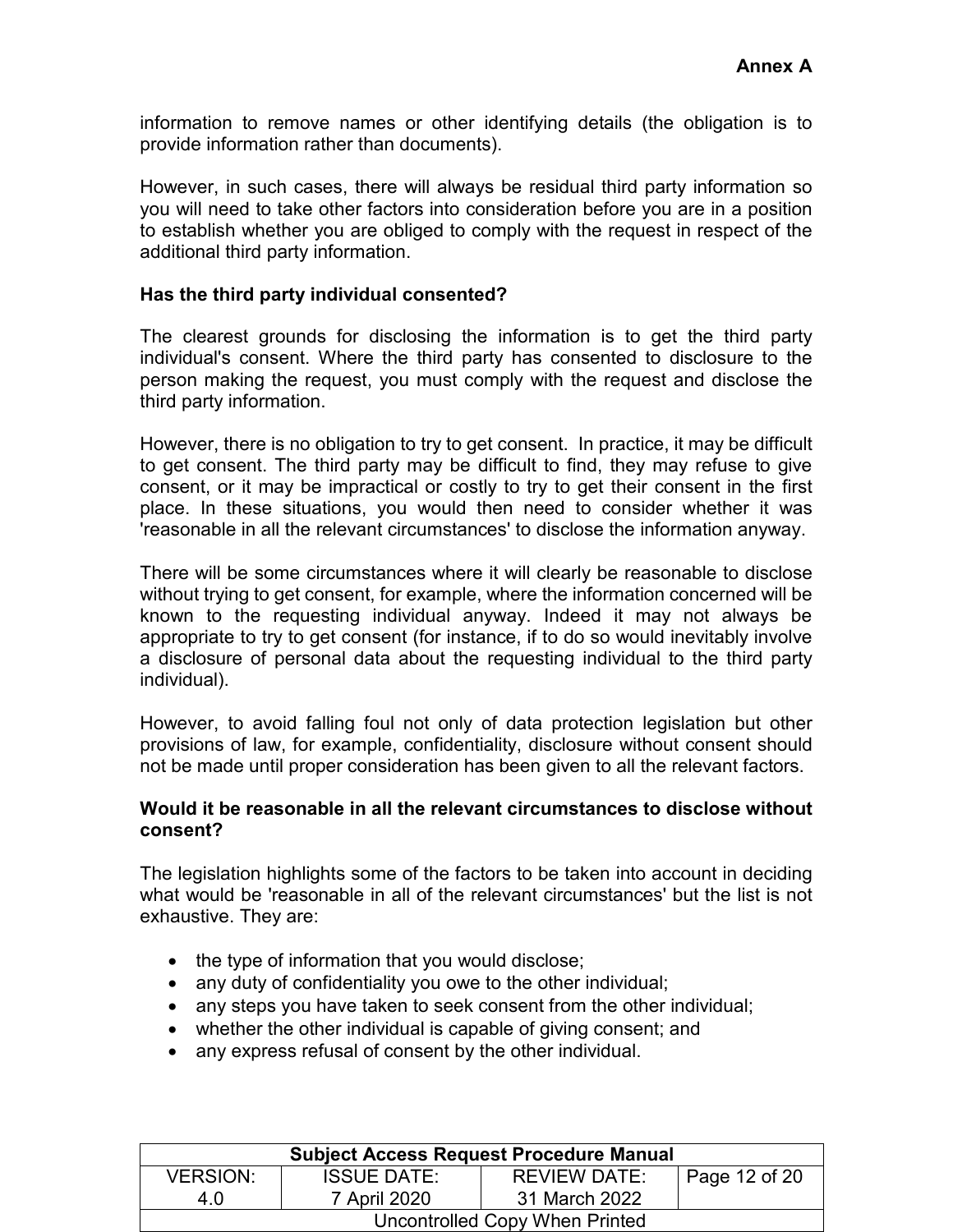Invest NI would be expected to be able to justify and keep a record of the course of action and reasoning including, for example, why it was decided not to try to get consent or why it was not appropriate to try to do so in the circumstances.

#### **Confidentiality**

When assessing how reasonable a disclosure would be, you should consider whether a duty of confidence exists for the third party information. This would arise where information which is not generally available to the public (that is, genuinely 'confidential' information) has been disclosed to you with the expectation that it will remain confidential. This expectation might result from the relationship between the parties. A duty of confidence is characteristic of several types of relationships, for example, employment (trade secrets) legal (solicitor/client) and financial (bank/customer).

However, you should not always assume confidentiality. For instance, just because a letter is marked 'confidential', a duty of confidence does not necessarily arise (although this marking may indicate an expectation of confidence). It may be that the information in such a letter is widely available elsewhere (and so it does not have the 'necessary quality of confidence'), or there may be other factors, such as the public interest, which mean that an obligation of confidence does not arise.

However, in most cases where a clear duty of confidence does exist, it will usually be reasonable to withhold third party information unless you have the consent of the third party individual to disclose it.

Where there is no duty of confidence, it will be reasonable in many cases to disclose third party information without consent. However, there will be circumstances where disclosure should not be made without consent even where the information to be disclosed is not confidential in nature, for example, where it is sensitive or where it is likely to cause harm.

#### **Information generally known by the individual making the request**

If the third party information has previously been provided to the individual making the request, is already known by them, or is generally available to the public, it will be more likely to be reasonable for you to disclose that information. It follows that third party information relating to a member of staff (acting in the course of their duties), who is well known to the individual making the request through their previous dealings, would be more likely to be disclosed than information relating to an otherwise anonymous private individual.

Similarly, where the third party individual is the source of the information held about the person making the request, there may be a strong case for their identification if the person needs to correct some damaging inaccuracy. However, it will always depend on the circumstances of the case, for example in the Durant v Financial

| <b>Subject Access Request Procedure Manual</b> |                    |                     |                       |  |
|------------------------------------------------|--------------------|---------------------|-----------------------|--|
| <b>VERSION:</b>                                | <b>ISSUE DATE:</b> | <b>REVIEW DATE:</b> | $\vert$ Page 13 of 20 |  |
| 4 O                                            | 7 April 2020       | 31 March 2022       |                       |  |
| Uncontrolled Copy When Printed                 |                    |                     |                       |  |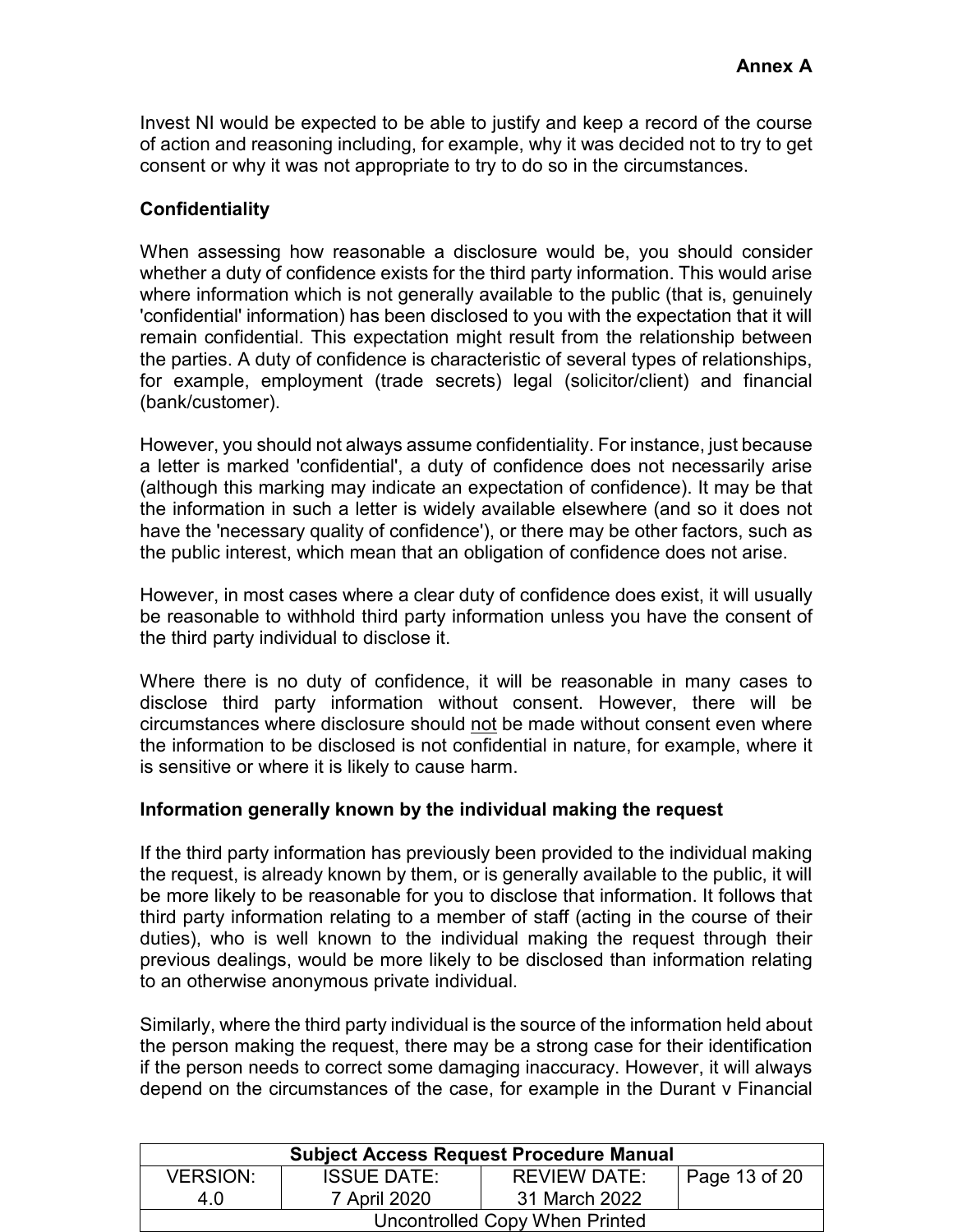Services Authority (FSA) case ([2003] EWCA Civ 1746), the Court of Appeal decided it would be legitimate for the FSA to withhold the name of one of its employees who did not consent to disclosing the requested information because Mr Durant (who made the request) had abused them on the telephone.

#### **Disclose or withhold?**

If the third party individual has refused consent and you are satisfied that it would not be reasonable in all the circumstances to disclose the third party information, then you should withhold it.

However you are obliged to communicate as much of the information requested as you can without disclosing the identity of the third party individual. So, disclosing the information with any third party information edited or deleted [redacted] may be the best way to meet this request if you cannot disclose all the information.

You should ask the following key questions when dealing with subject access requests involving third party information:

- Does the information being accessed contain information about a third party?
- If so, would its disclosure reveal the identity of the third party?
- In deciding this, has other information which the data subject has/may get been taken into account?
- To what extent can the information be edited so it can be given promptly without revealing the third party's identity? (This does not overcome Invest NI's obligation to comply with the request by disclosing third party information where the third party consents to such disclosure or it is otherwise reasonable to comply with the request without his/her consent.)
- Has the third party previously given the information to the person making the request?
- If, or to the extent that, the information will identify the third party, has the third party consented to the disclosure?
- If not, should consent be sought?
- Is it reasonable to disclose the third party information without consent?
- Is the third party information confidential, sensitive or harmful?
- Is the third party information of particular importance to the data subject?

| <b>Subject Access Request Procedure Manual</b> |                    |                     |               |  |
|------------------------------------------------|--------------------|---------------------|---------------|--|
| <b>VERSION:</b>                                | <b>ISSUE DATE:</b> | <b>REVIEW DATE:</b> | Page 14 of 20 |  |
| 4.0                                            | 7 April 2020       | 31 March 2022       |               |  |
| Uncontrolled Copy When Printed                 |                    |                     |               |  |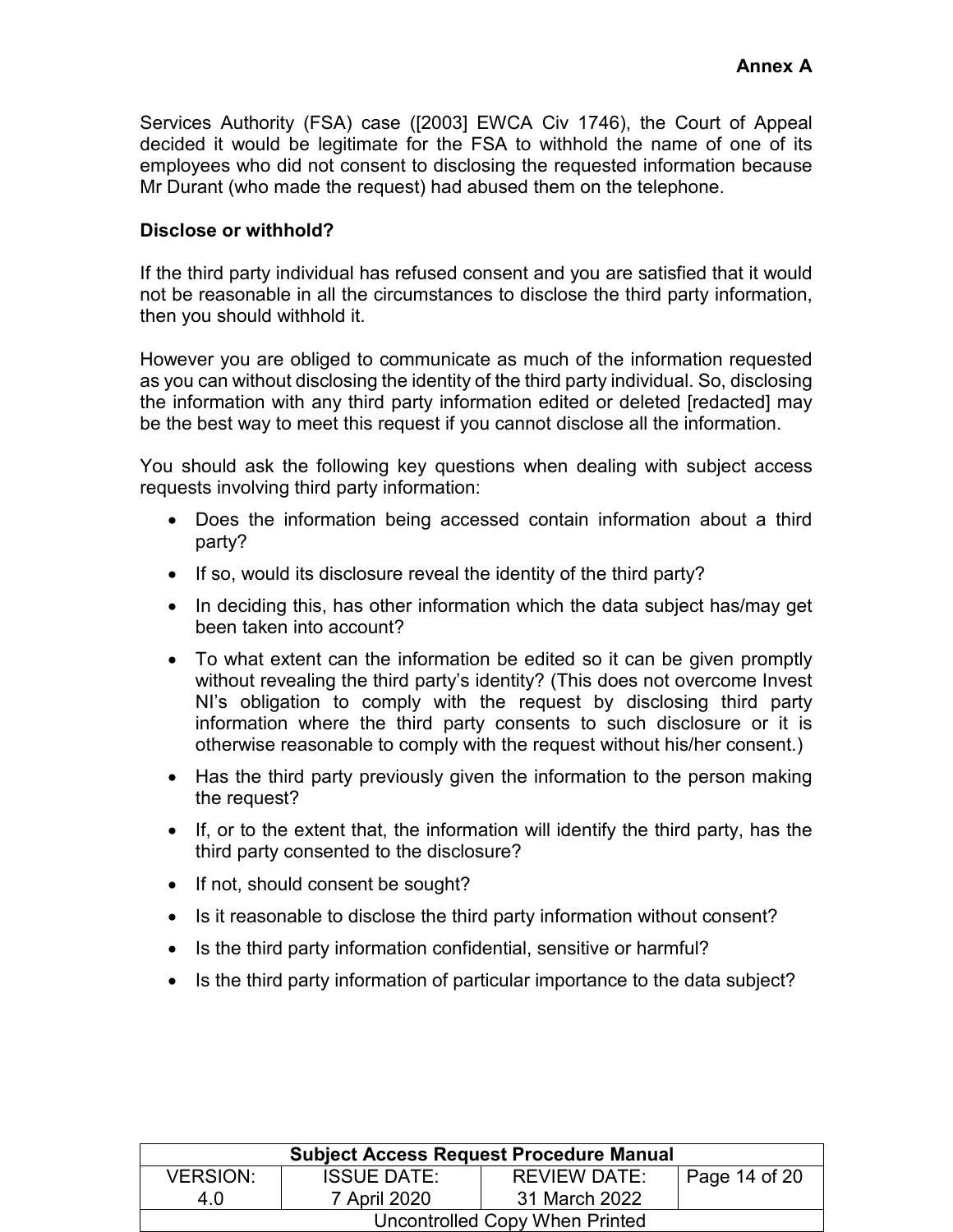

| Flowchart - Access when information about third parties is involved: |  |  |  |  |
|----------------------------------------------------------------------|--|--|--|--|
|                                                                      |  |  |  |  |

| <b>Subject Access Request Procedure Manual</b> |                    |               |               |  |
|------------------------------------------------|--------------------|---------------|---------------|--|
| <b>VERSION:</b>                                | <b>ISSUE DATE:</b> | REVIEW DATE:  | Page 15 of 20 |  |
| 4 O                                            | 7 April 2020       | 31 March 2022 |               |  |
| Uncontrolled Copy When Printed                 |                    |               |               |  |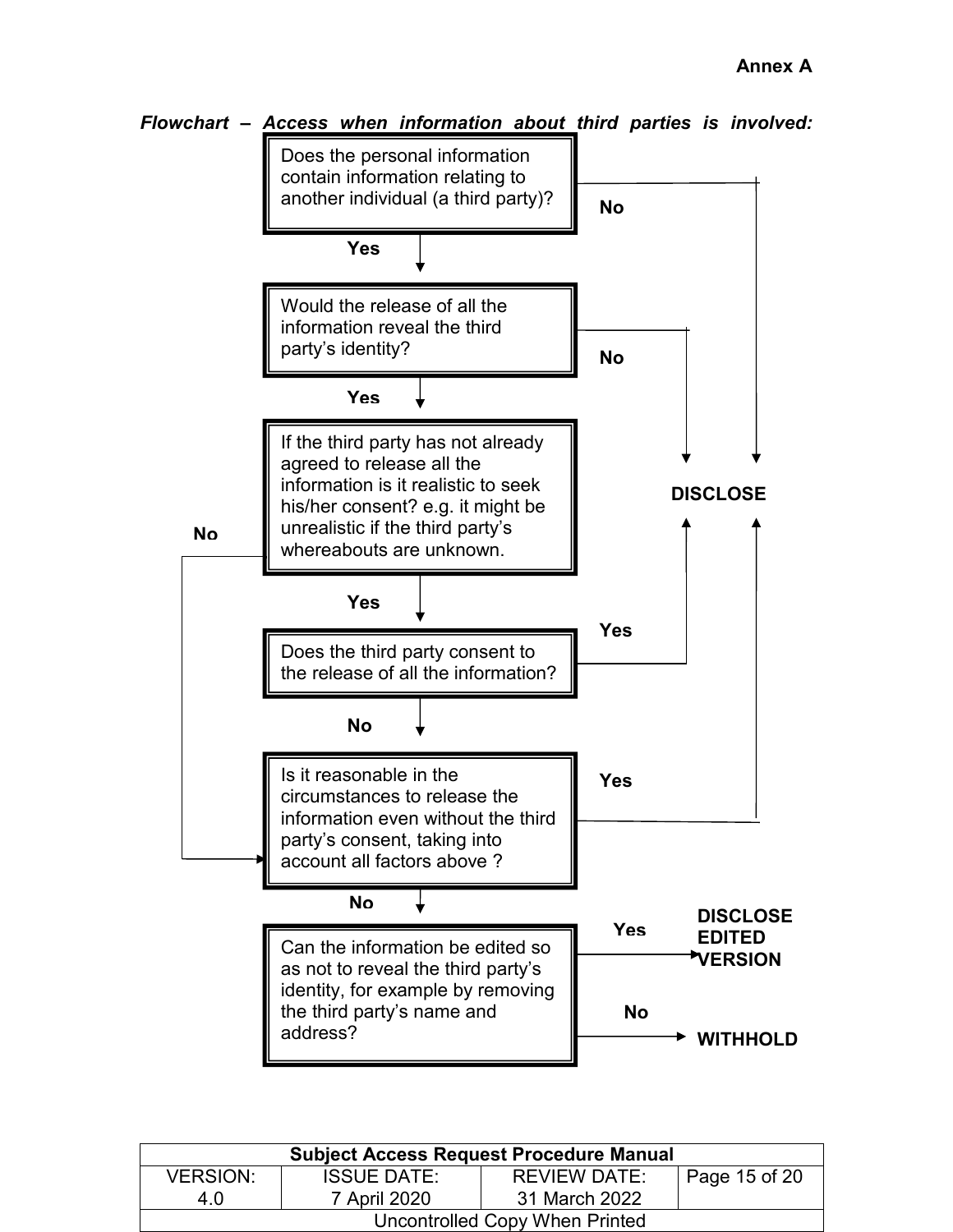## **Exemptions**

Several specific exemptions are set out in the Data Protection Act 2018.

The following are the exemptions from the right of subject access that may have relevance to Invest NI. The decision to apply an exemption must be documented internally, however the applicant does not need to be informed of the exemptions that have been applied.

#### **Crime and taxation (Sch 2, Part 1, Section 2)**

Personal data processed for the prevention or detection of crime; the apprehension or prosecution of offenders; or the assessment or collection of a tax or duty is exempt from an individual's right to make a subject access request.

#### **Research, History and Statistics (Part 2, Chapter 2, section 19 & Sch 2, Part 6, Sections 27-28)**

The Act provides for various exemptions for research purposes (including statistical or historic purposes) provided the processing is exclusively for those purposes and the information is not processed to support measures or decisions relating to particular individuals and in such a way that substantial damage or distress is, or is likely, to be caused to any data subject.

#### **Manual Public Authority Personnel Records (Part 2, Chapter 3, section 24)**

This exemption relates only to manual unstructured personal data not held in any "relevant filing system" relating to appointments or removals, pay, discipline, superannuation or other personnel matters in relation to service in any public authority. A relevant filing system essentially means any set of information about workers in which it is easy to find a piece of information about a particular worker e.g. Meridio, an organised manual personnel file in off-site storage. The Section 46 FOI Records Management Code of Practice requires Invest NI to have relevant filing systems to enable retrieval of information.

#### **Publicly available information (Sch 2, Part 1, Section 5)**

Where an organisation is obliged by an enactment to make information available to the public, personal data that is included in that information is exempt. This exemption only applies to the information that the organisation is required to publish. If it holds additional personal data about the individuals, the additional data is not exempt even if the organisation publishes that data.

#### **Corporate Finance (Sch 2, Part 4, Section 21)**

Personal information processed for the purposes of or in connection with a corporate finance service is exempt from the subject information provisions where disclosure would be likely to affect the price of an instrument, or where disclosure would have a prejudicial effect on the orderly functioning of financial markets or the efficient allocation of capital within the economy.

| <b>Subject Access Request Procedure Manual</b> |                    |               |                             |  |
|------------------------------------------------|--------------------|---------------|-----------------------------|--|
| <b>VERSION:</b>                                | <b>ISSUE DATE:</b> | REVIEW DATE:  | $\frac{1}{2}$ Page 16 of 20 |  |
| 40                                             | 7 April 2020       | 31 March 2022 |                             |  |
| Uncontrolled Copy When Printed                 |                    |               |                             |  |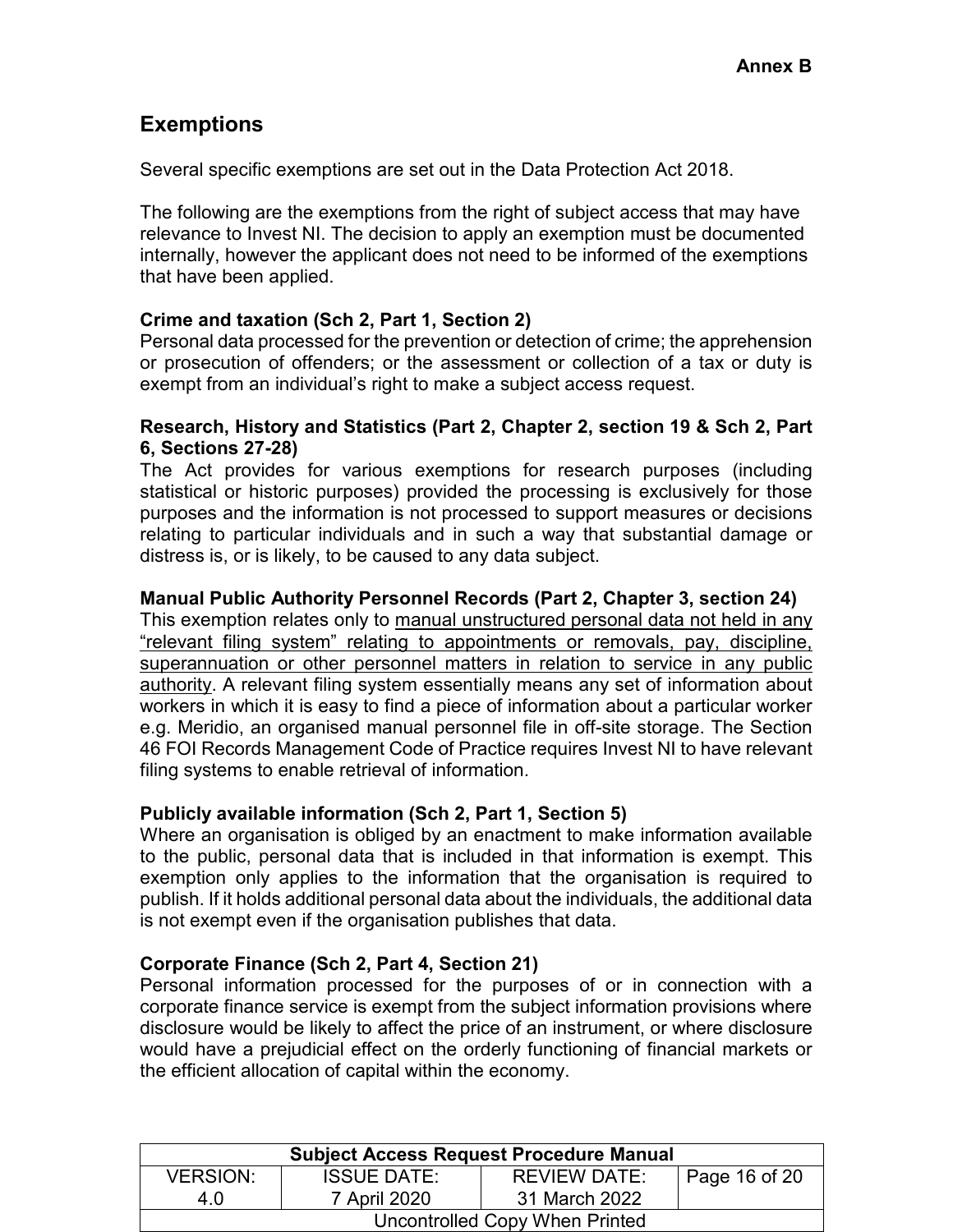#### **Confidential references (Sch 2, Part 4, Section 24)**

Personal data is exempt from disclosure if it comprises a confidential reference that an organisation gives or receives in connection with education, training or employment, appointing office holders, or providing services.

#### **Management information (Sch 2, Part 4, Section 22)**

A further exemption applies to personal data that is processed for management forecasting or management planning. Such data is exempt from the subject information provisions to the extent that applying those provisions would be likely to prejudice the conduct of the business or activity concerned.

#### **Negotiations (Sch 2, Part 4, Section 23)**

Personal data that consists of a record of Invest NI's intentions in negotiations with an individual is exempt from the subject information provisions to the extent that applying those provisions would be likely to prejudice the negotiations.

#### **Legal advice and proceedings (Sch 2, Part 4, Section 19)**

Personal data is also exempt from the subject access provisions if it consists of information for which legal professional privilege could be claimed in legal proceedings, or information in respect of which a duty of confidentiality is owed by a professional legal adviser to their client.

#### **Self-Incrimination (Sch 2, Part 4, Section 20)**

If by complying with any subject access request, a person would reveal evidence of the commission of any offence, other than an offence under the Data Protection Act, exposing them to proceedings for that offence, that person need not comply with the request. If, in complying with a subject access request, a person discloses information which is proposed to be used in evidence against them in proceedings for an offence under the Data Protection Act, that information shall not be admissible in evidence against them.

#### **Crown Honours & Appointments (Sch 2, Pt2, S15)**

Personal data processed for the purposes of the conferring by the Crown of an honour or dignity is exempt from subject access rights.

| <b>Subject Access Request Procedure Manual</b> |                    |                     |               |  |
|------------------------------------------------|--------------------|---------------------|---------------|--|
| <b>VERSION:</b>                                | <b>ISSUE DATE:</b> | <b>REVIEW DATE:</b> | Page 17 of 20 |  |
| 4 O                                            | 7 April 2020       | 31 March 2022       |               |  |
| Uncontrolled Copy When Printed                 |                    |                     |               |  |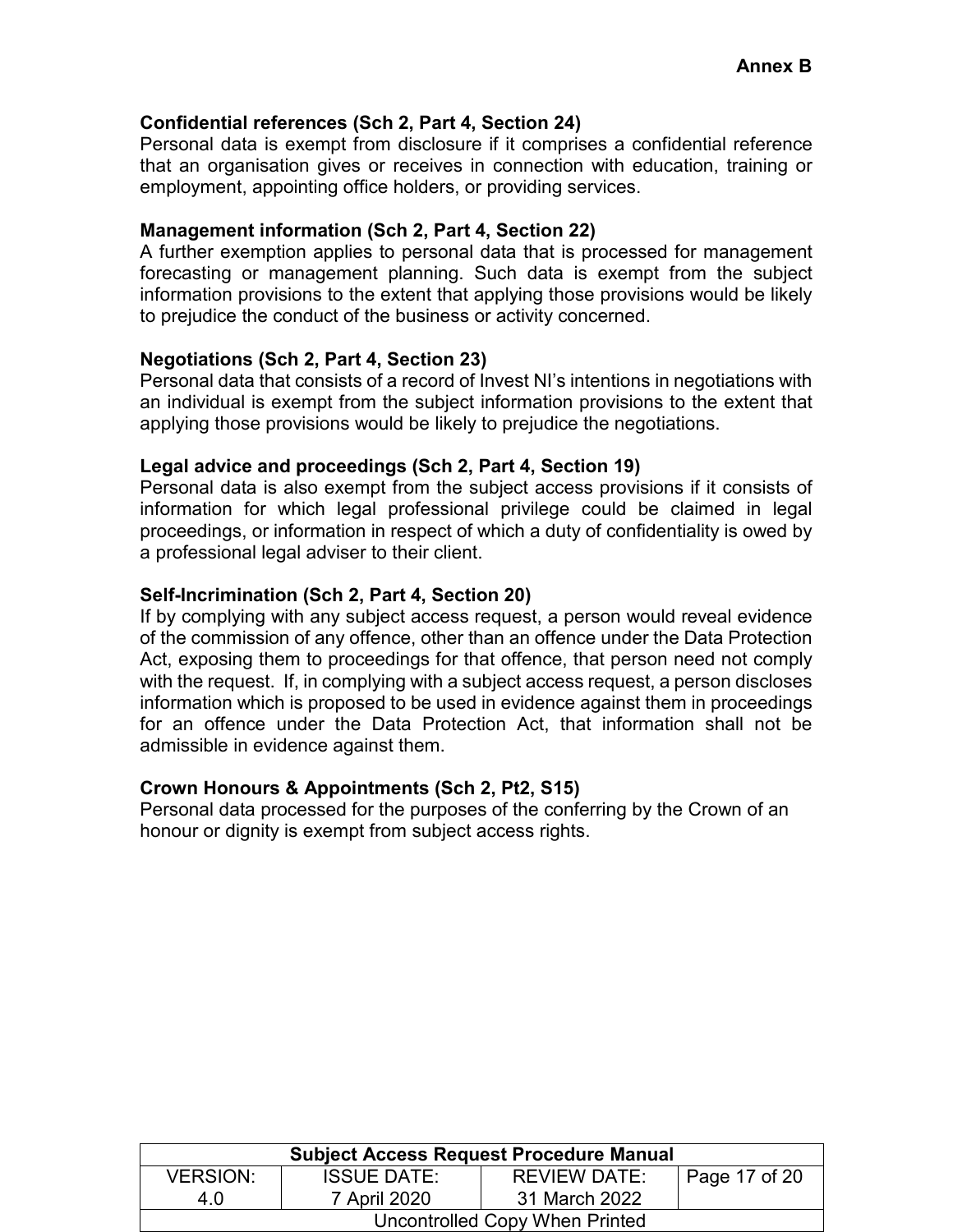## **Subject Access Request Identity Verification Form**

| <b>Personal Details</b> |  |
|-------------------------|--|
|                         |  |
| Name                    |  |
| Address Line 1          |  |
| Address Line 2          |  |
| Town                    |  |
| County                  |  |
| Postcode                |  |
|                         |  |

#### **Proof of Identification/Proof of Residential Address**

| <b>Identity Verification</b>                              |                              | <b>Address Verification</b>                                                                                                         |                       |
|-----------------------------------------------------------|------------------------------|-------------------------------------------------------------------------------------------------------------------------------------|-----------------------|
|                                                           | Please<br>tick<br>one<br>box | You must examine at least ONE of the<br>documents from the list below                                                               | Please<br>tick<br>box |
| Passport                                                  |                              | Utility Bill (e.g. electricity, gas, oil)                                                                                           |                       |
| <b>Driving Licence</b>                                    |                              | Rates Bill                                                                                                                          |                       |
| Other<br>[Insert details] $1$                             |                              | Telephone Bill                                                                                                                      |                       |
|                                                           |                              | Credit Card or Bank Statement                                                                                                       |                       |
|                                                           |                              | Other<br>[Insert details] <sup>2</sup>                                                                                              |                       |
| All proof of identification must be valid<br>and original |                              | All proof of address must be valid (last 6)<br>months) and must include the individual's<br>name and address. Photocopy acceptable. |                       |

**I confirm that I have examined the original evidence as indicated on this form and I have verified the applicant's identity and address. The evidence has been placed in the confidential waste bin for shredding (copies only) or returned to the applicant (originals).** 

Print Name: \_\_\_\_\_\_\_\_\_\_\_\_\_\_\_\_\_\_\_\_\_\_\_\_\_\_\_\_\_

Signature: \_\_\_\_\_\_\_\_\_\_\_\_\_\_\_\_\_\_\_\_\_\_\_\_\_\_\_\_\_\_\_\_\_\_

[SO or above]

Position: \_\_\_\_\_\_\_\_\_\_\_\_\_\_\_\_\_\_\_\_\_\_\_\_\_\_\_\_\_\_\_\_

| n.<br>Date: |  |
|-------------|--|
|             |  |

<span id="page-17-0"></span><sup>1</sup> EU Photo ID Card, Adoption Card, HM Forces ID Card are acceptable.

<span id="page-17-1"></span><sup>2</sup> Marriage Certificate, [TV License, P45/60 Statement, Tax Code Statement (current year)] are acceptable.

| <b>Subject Access Request Procedure Manual</b> |                    |               |               |  |
|------------------------------------------------|--------------------|---------------|---------------|--|
| <b>VERSION:</b>                                | <b>ISSUE DATE:</b> | REVIEW DATE:  | Page 18 of 20 |  |
| 4 O                                            | 7 April 2020       | 31 March 2022 |               |  |
| Uncontrolled Copy When Printed                 |                    |               |               |  |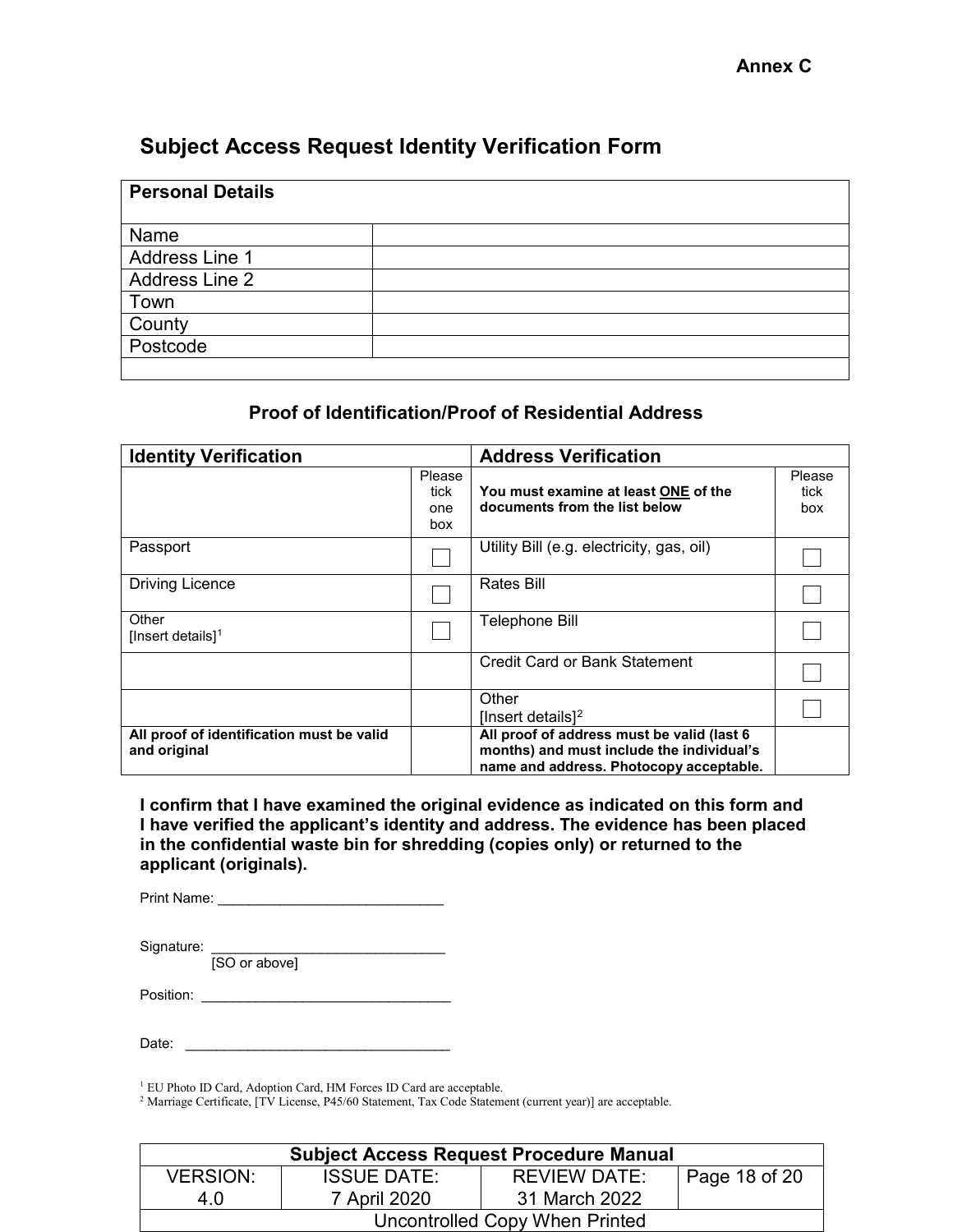## **Frequently Asked Questions**

#### *Can Subject Access Requests be made on behalf of others?*

The law does not prevent an individual making a subject access request via a third party. Often, this will be a solicitor acting on behalf of a client, but it could simply be that an individual feels comfortable allowing someone else to act for them. In these cases, you need to be satisfied that the third party is entitled to act on behalf of the individual, but it is the third party's responsibility to provide evidence of this entitlement. This might be a written authority to make the request or it might be a more general power of attorney.

If you think an individual may not understand what information would be disclosed to a third party who has made a subject access request on their behalf, you may send the response directly to the individual rather than to the third party. The individual may then choose to share the information with the third party after having had a chance to review it.

#### *Do I have to explain the contents of the information I send to the individual?*

The ICO advises that the information you provide to the individual is in a "concise, transparent, intelligible and easily accessible form, using clear and plain language". At its most basic, this means that the information you provide should be capable of being understood by the average person. The legislation also requires you to explain the meaning of coded information (e.g. acronyms). However, you are not required to ensure that the information is provided in a form that is intelligible to the particular individual making the request. For instance, although it would be good practice to do so, you are not required to decipher poorly written notes, since the meaning of "intelligible form" does not extend to "make legible".

#### *What about requests for large amounts of data?*

In some cases, dealing with a subject access request will be an onerous task. This might be because of the nature of the request, because of the amount of personal data involved, or because of the way in which certain information is held.

In these circumstances you can ask the individual for more information to clarify their request (Template letter  $3$ ). You should only ask for information that you reasonably need to find the personal data covered by the request.

However, if an individual does not respond or refuses to provide any additional information, you must still endeavour to comply with their request within the required timescale i.e. by making reasonable searches for the information covered by the request.

| <b>Subject Access Request Procedure Manual</b> |                    |                     |               |  |
|------------------------------------------------|--------------------|---------------------|---------------|--|
| <b>VERSION:</b>                                | <b>ISSUE DATE:</b> | <b>REVIEW DATE:</b> | Page 19 of 20 |  |
| 4.0                                            | 7 April 2020       | 31 March 2022       |               |  |
| Uncontrolled Copy When Printed                 |                    |                     |               |  |